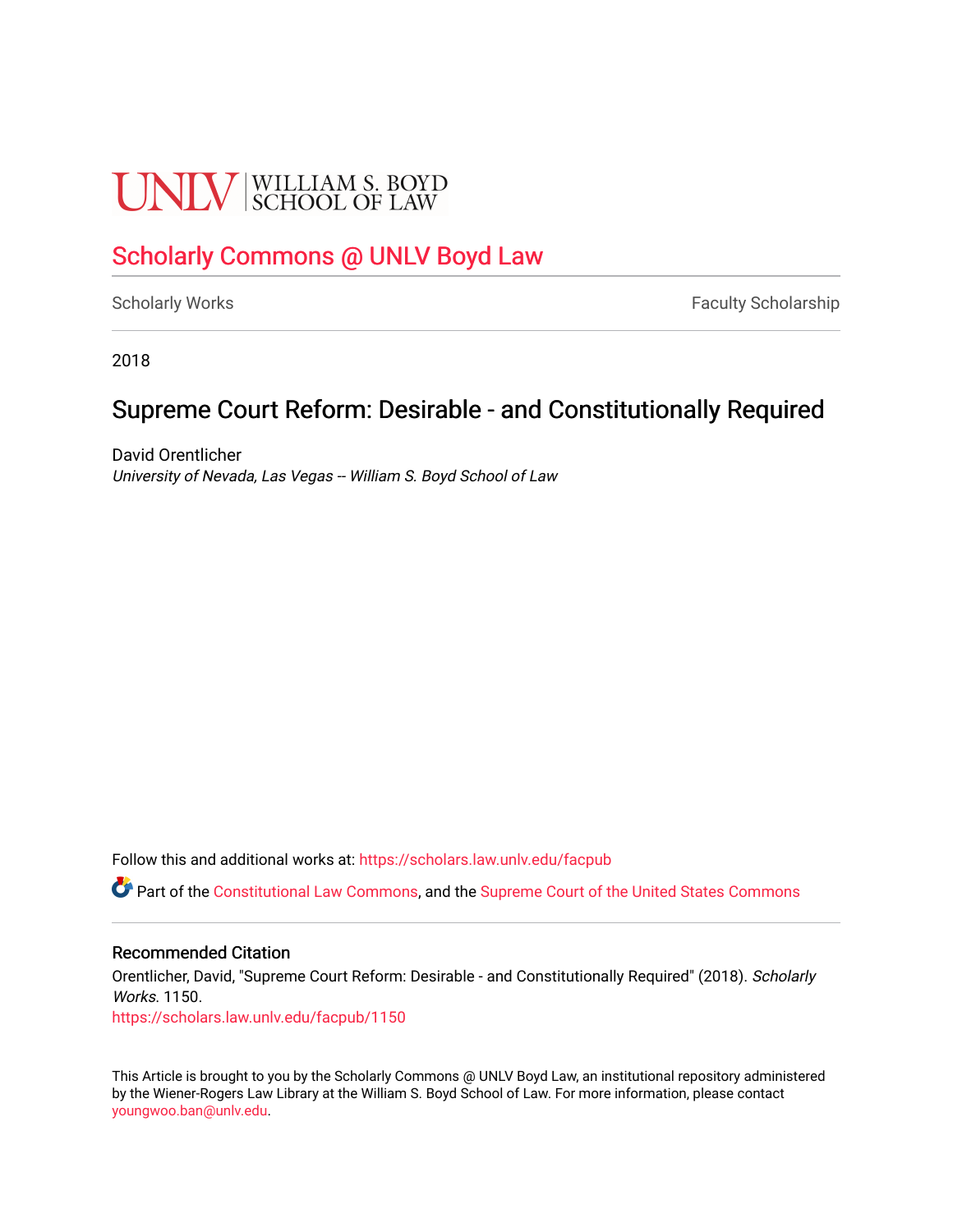## **SUPREME COURT REFORM: DESIRABLE-AND CONSTITUTIONALLY REQUIRED**

#### **DAVID ORENTLICHER**

As decisions by—and appointments to—the Supreme Court have become increasingly divisive,<sup>1</sup> many observers have renewed calls for reform.<sup>2</sup> For example, we could replace lifetime tenure with non-renewable terms of eighteen years, such that one term ends every two years.<sup>3</sup> That way, less would be at stake with each nomination, Justices could not time their retirements for partisan reasons, and appointments would be divided more evenly between Democratic and Republican presidents. Or we could establish a non-partisan, judicial nominating commission.<sup>4</sup>

Concerns about the Supreme Court are not new, but increasing political polarization and partisan maneuvering over the two most recent Court appointments have accentuated tensions. With the legitimacy of the Court at

**<sup>\*.</sup>** Cobeaga Law Firm Professor of Law, **UNLV** William **S.** Boyd School of Law; M.D., Harvard Medical School; **J.D.,** Harvard Law School. This essay draws on my earlier discussions of ideological bias, **infra** note 2, and makes the novel argument that ideological balance is constitutionally required. **I** am grateful for the comments of Judy Failer and Ruben Garcia, the research assistance of Lena Rieke, and the editorial assistance of Daniel Brovman and other Southern California Law Review editors.

**<sup>1.</sup>** While the **U.S.** Senate approved the appointment of Justice Anthony Kennedy **by** a **97-0** vote, his successor, Justice Brett Kavanaugh, squeaked **by** on a vote of 50-48. Similarly, the Senate approved Justice Antonin Scalia **by** a vote of **98-0,** while the vote on his successor, Justice Neil Gorsuch, was 54- 45. **Supreme Court Nominations. present-1789, U.S. SENATE,** https://www.senate.gov/pagelayout /reference/nominations/Nominations.htm (last visited Oct. 20, **2018).**

<sup>2.</sup> I have previously discussed the desirability of ideological balance on the Supreme Court in David Orentlicher, Politics and the Supreme Court. The **Need for** Ideological **Balance, 79 U. PITT. L.** REV. 411 **(2018),** and **DAVID** ORENTLICHER, Two **PRESIDENTS ARE BETTER THAN ONE: THE CASE FOR A BIPARTISAN EXECUTIVE 27-31 (2013).**

*<sup>3.</sup>* See generally *ROGER* **C.** CRAMTON **& PAUL D. CARRINGTON, REFORMING THE COURT: TERM** LIMITS **FOR SUPREME COURT JUSTICES (2006).**

<sup>4.</sup> Many states have judicial nominating commissions, though they tend to be partisan since the governor appoints many of the commission members. **See,** e.g., **IND. CONST.** art. VII, **§ 9; KAN. CONST.** art. III, **§** *5(e).*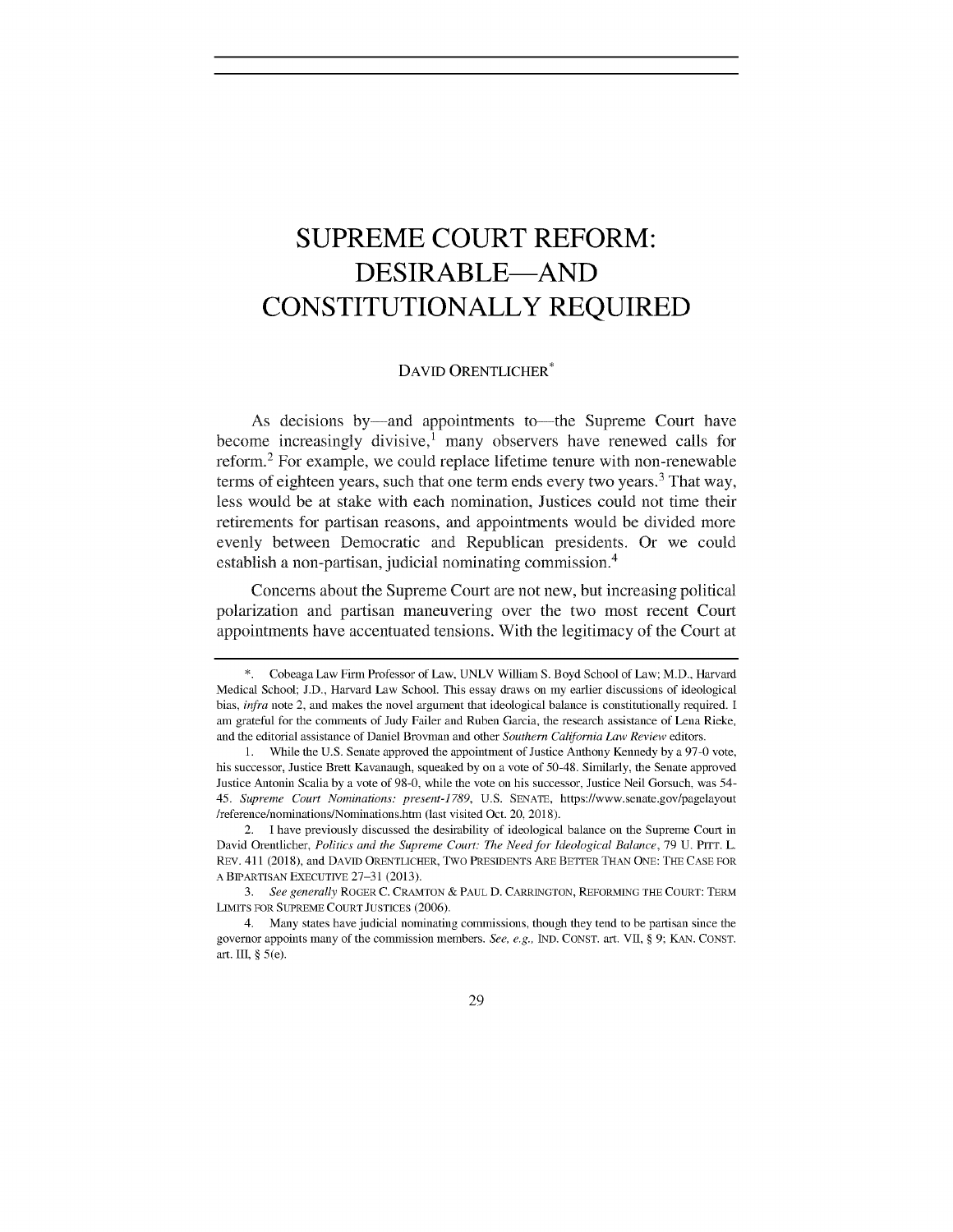stake, reform to depoliticize the Court seems essential. And whichever reform is promoted, it is generally assumed that implementation would require a constitutional amendment, legislation, or a change in Senate rules.

But the conventional wisdom is wrong. There is a sound argument to be made that Supreme Court reform is constitutionally required.<sup>5</sup>

#### **DUE PROCESS AND IDEOLOGICAL BALANCE**

With Justice Brett Kavanaugh's appointment to the Supreme Court, it seems pretty clear that President Donald Trump and Senate Republicans have been able to solidify a staunchly conservative majority on the Court. In all likelihood, this new majority will stake out firmly conservative positions on a range of critical issues, including voting rights, reproductive rights, and corporate rights. With a second Trump nominee on the bench, the Supreme Court will bring a strong ideological bias to its decision making. While that is **highly** controversial, it is one of the features of our judicial appointment process. As is often said, elections have consequences.

Or should they when it comes to the judicial branch? We ought to consider the constitutional implications of ideological bias on the Supreme Court. In particular, principles of due process and the framers' original intent provide good reason to think that neither a conservative nor liberal Court majority should be able to impose its views on the country.

#### **A. IDEOLOGICAL BIAS AND** DuE **PROCESS**

The Due Process Clause promises litigants that they will receive an impartial hearing before a neutral court.<sup>6</sup> And a neutral court decides cases without any personal, political, or other bias.<sup>7</sup> With a fifth strongly conservative Justice on the Supreme Court, it is not a neutral court. Any party promoting a liberal viewpoint before the Justices will not be able to count on a fair shot at prevailing. <sup>8</sup>

To be sure, if Justices merely acted like umpires, doing something akin

*<sup>5.</sup>* The logic of my argument also would apply to the circuit courts of appeal, as well as state appellate courts.

**<sup>6.</sup>** Martin H. Redish **&** Jennifer Aronoff, The Real Constitutional Problem with State Judicial *Selection:* Due *Process, Judicial Retention,* and the Dangers of Popular Constitutionalism, **56** WM. MARY L. REV. **1,** 34, **36-37** (2014).

**<sup>7.</sup>** Charles Gardner Geyh, The Dimensions *of* Judicial *Impartiality,* **65 FLA.** L. REV. 493, 499- **509 (2013).**

**<sup>8.</sup>** Likewise, if a fifth liberal Justice had joined the Court, parties promoting a conservative viewpoint would not be able to count on a fair shot at prevailing.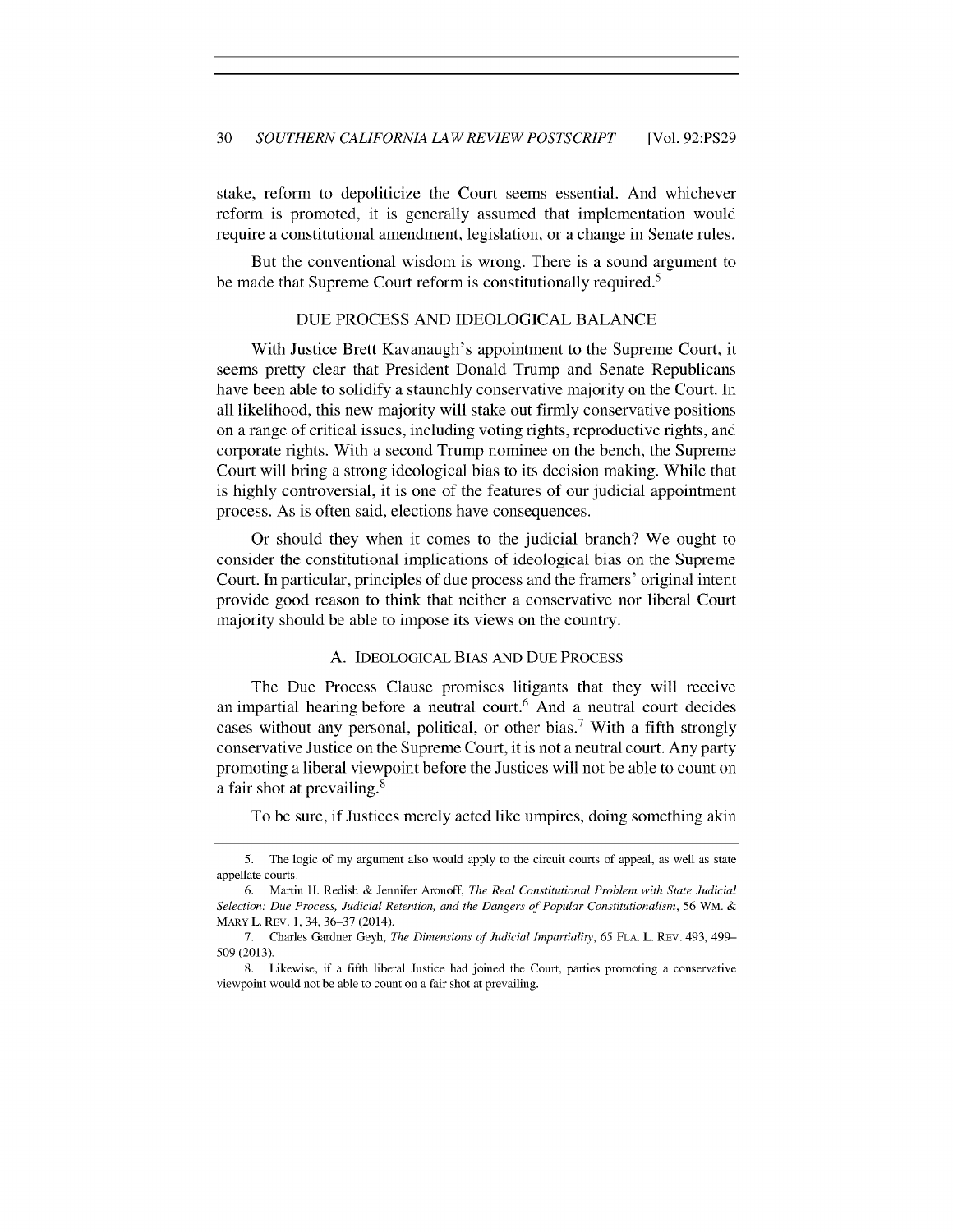#### *SUPREME COURT REFORM* **2018] 31**

to the calling of balls and strikes, as suggested **by** Chief Justice John Roberts in his confirmation hearings,  $9a$  Justice's political philosophy would not matter. But of course, a Justice's political philosophy does matter.<sup>10</sup> Otherwise, Republican Senators would have considered Judge Merrick Garland's nomination to the Supreme Court in **2016,** and other nominations also would not fail because of partisan opposition. Some Justices take more conservative positions, while others take more liberal positions." **A** conservative majority will render different decisions on environmental regulation, consumer protection, or voting rights than will a liberal majority. When Court decisions reflect the philosophical leanings of the Justices, and decisions can be determined **by** one side of the ideological spectrum, our system denies an impartial hearing to parties on the other side of the ideological spectrum. And that is fundamentally unfair in a constitutional system that promises litigants due process in court.

Because it is unfair for litigants to have their cases decided **by** an ideologically-biased court, other countries have designed their highest courts so decisions do not reflect only one side of the philosophical spectrum. Arguably, due process requires something similar for the Supreme Court.

**A** strong view of due process would demand ideological moderation for each Justice, an approach taken in some European countries. In Germany, for example, nominees to the Constitutional Court must receive a two-thirds vote of approval and therefore must appeal to legislators on both sides of the partisan aisle.<sup>12</sup> Instead of getting judges who are either strongly conservative or liberal, German litigants get judges who are moderate. Like Germany, Portugal and Spain require supermajority votes for appointments to their constitutional courts.<sup>13</sup> So we might say that due process requires restoration of a strong filibuster rule in the Senate or a strong supermajority on final voting for judicial nominations. That would force presidents to nominate Justices acceptable to both conservatives and liberals. **<sup>14</sup>**

**<sup>9.</sup>** Confirmation Hearing on the Nomination of John **G.** Roberts, Jr. to Be Chief Justice of the United States. Hearing Before the **S.** Comm. on the Judiciary, 109th Cong. **56 (2005).**

**<sup>10.</sup> LEE EPSTEIN ET AL., THE BEHAVIOR OF FEDERAL JUDGES: A THEORETICAL AND EMPIRICAL STUDY OF RATIONAL CHOICE 103 (2013).**

**<sup>11.</sup>** Lee Epstein et al., Ideological Drift Among Supreme Court Justices: Who, When, and How Important?, *101* Nw. **U.** L. **REV.** 1483, 1491 **(2007).**

<sup>12.</sup> **GEORG VANBERG, THE POLITICS OF CONSTITUTIONAL REVIEW IN GERMANY 83 (2005);** Bruce Ackerman, The New Separation of Powers, **113 HARV. L. REV. 633, 669** (2000).

**<sup>13.</sup>** John Ferejohn **&** Pasquale Pasquino, Constitutional Adjudication. Lessons from Europe, *82* TEX. L. **REV. 1671, 1682** (2004).

<sup>14.</sup> This approach would be especially valuable at the district court level, where there is a single judge deciding cases.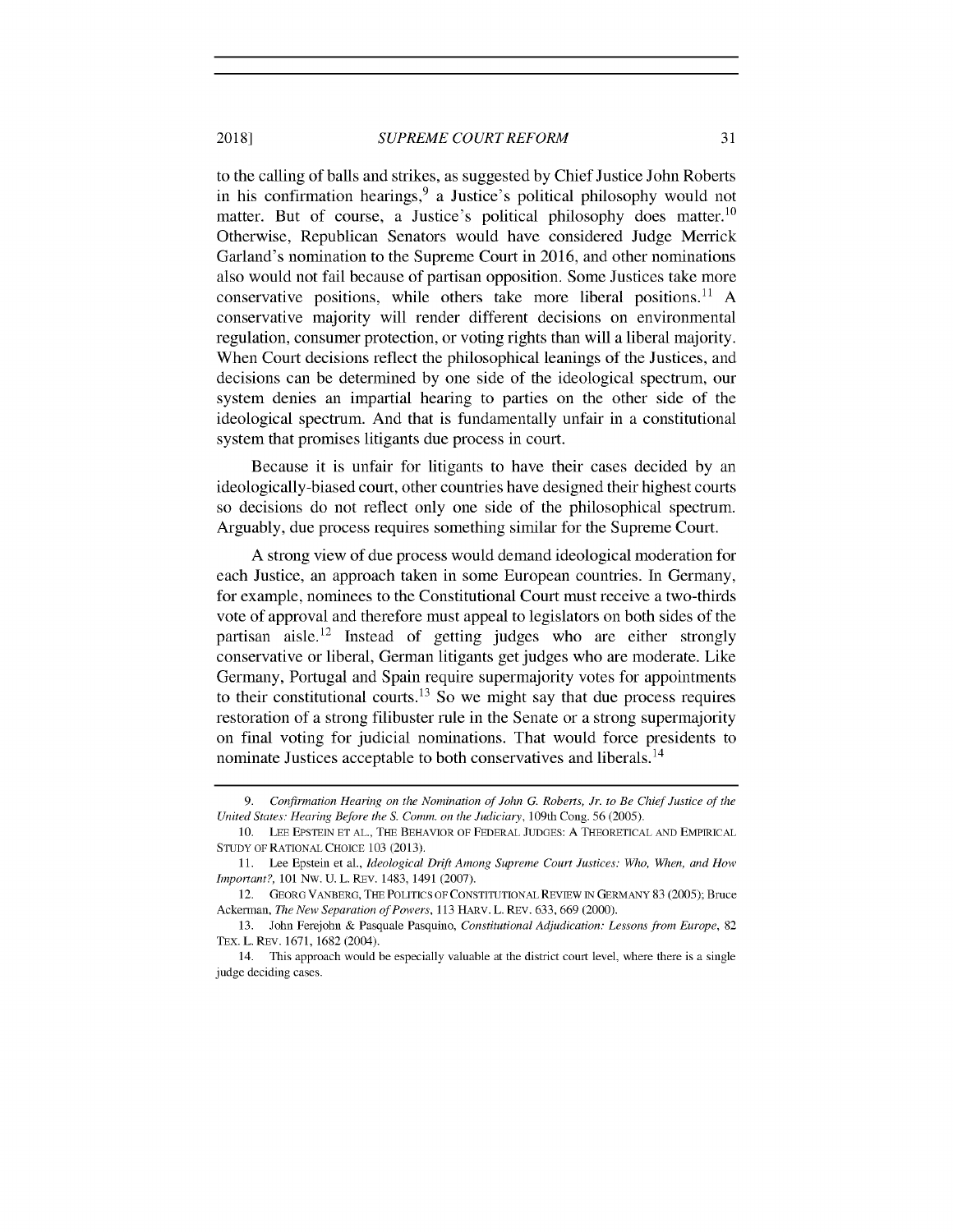#### *32 SOUTHERN CALIFORNIA LAW REVIEW POSTSCRIPT* [Vol. **92:PS29**

**A** less demanding view of due process would focus on overall balance on the Court rather than on the ideologies of individual Justices. While there are different ways to achieve overall balance,  $15$  the simplest path for the Supreme Court would be to follow the example of a number of countries. In many European nations, high court decisions are made **by** consensus, or at least a supermajority vote, so Justices on both sides of the ideological spectrum have to support the courts' opinions.<sup>16</sup> The U.S. Supreme Court itself observed a norm of consensual decision-making for most of its history. Until 1941, the Justices typically spoke unanimously.<sup>17</sup>Only about **8%** of cases included a dissenting opinion. Now, one or more Justices dissent in about 60% of rulings.<sup>18</sup> Chief Justice John Roberts has pushed for greater consensus on the Court,  $19$  saying that the court functions best "when it can deliver one clear and focused opinion."20

An advantage of this path to ideological balance is that it allows for a greater range of perspectives among the different Justices. Instead of nine relatively moderate Justices, we would get a mix of conservative and liberal Justices. And that would make for a stronger decision making process. Studies on group decision making demonstrate that better outcomes result when the decision makers bring a range of viewpoints to the table.<sup>21</sup> Accordingly, **I** discuss this path to ideological balance in the remainder of this essay.

How large should a supermajority be? Since there may be times when six Justices are either conservative or liberal, it probably would be necessary to require more than a two-thirds supermajority to ensure that decisions always reflect the perspectives of both sides of the philosophical divide. We could require at least a **7-2** vote or even decision-making **by** consensus of the

*<sup>15.</sup>* Orentlicher, **supra** note 2, at 417-23.

**<sup>16.</sup> EUROPEAN PARLIAMENT, DISSENTING OPINIONS IN THE SUPREME COURTS OF THE MEMBER STATES** (2012), http://www.europarl.europa.eu/document/activities/cont/201304/20130423ATT64963 **/20130423ATT64963EN.pdf**

**<sup>17.</sup>** Cass R. Sunstein, **Unanimity and Disagreement** *on* **the** Supreme **Court,** *100* **CORNELL L. REV. 769, 771 (2015).**

**<sup>18.</sup>** Id. at **776-77.**

**<sup>19.</sup>** Hope Yen, Roberts Seeks Greater Consensus on Court, WASH. **POST** (May 21, **2006),** http://www.washingtonpost.com/wp-dyn/content/article/2006/05/21/AR2006052100678.html.

<sup>20.</sup> Geoffrey R. Stone, Chief Justice Roberts and the Role of the Supreme Court, **HUFFINGTON POST** (May **25,** 2011), https://www.huffingtonpost.com/geoffrey-r-stone/chief-justice-roberts-and **b** 40277.html.

<sup>21.</sup> **ALAN** BLINDER, THE **QUIET** REVOLUTION: **CENTRAL BANKING GOES** MODERN 43 (2004); **SCOTT E. PAGE, THE DIFFERENCE: HOW THE POWER OF DIVERSITY CREATES BETTER GROUPS, FIRMS, SCHOOLS, AND SOCIETIES 2-3 (2007); Lu Hong & Scott E. Page,** Groups of Diverse Problem Solvers Can Outperform Groups of High-Ability Problem Solvers, *101* **PROC. NAT'L** ACAD. **SCI. 16385** (2004).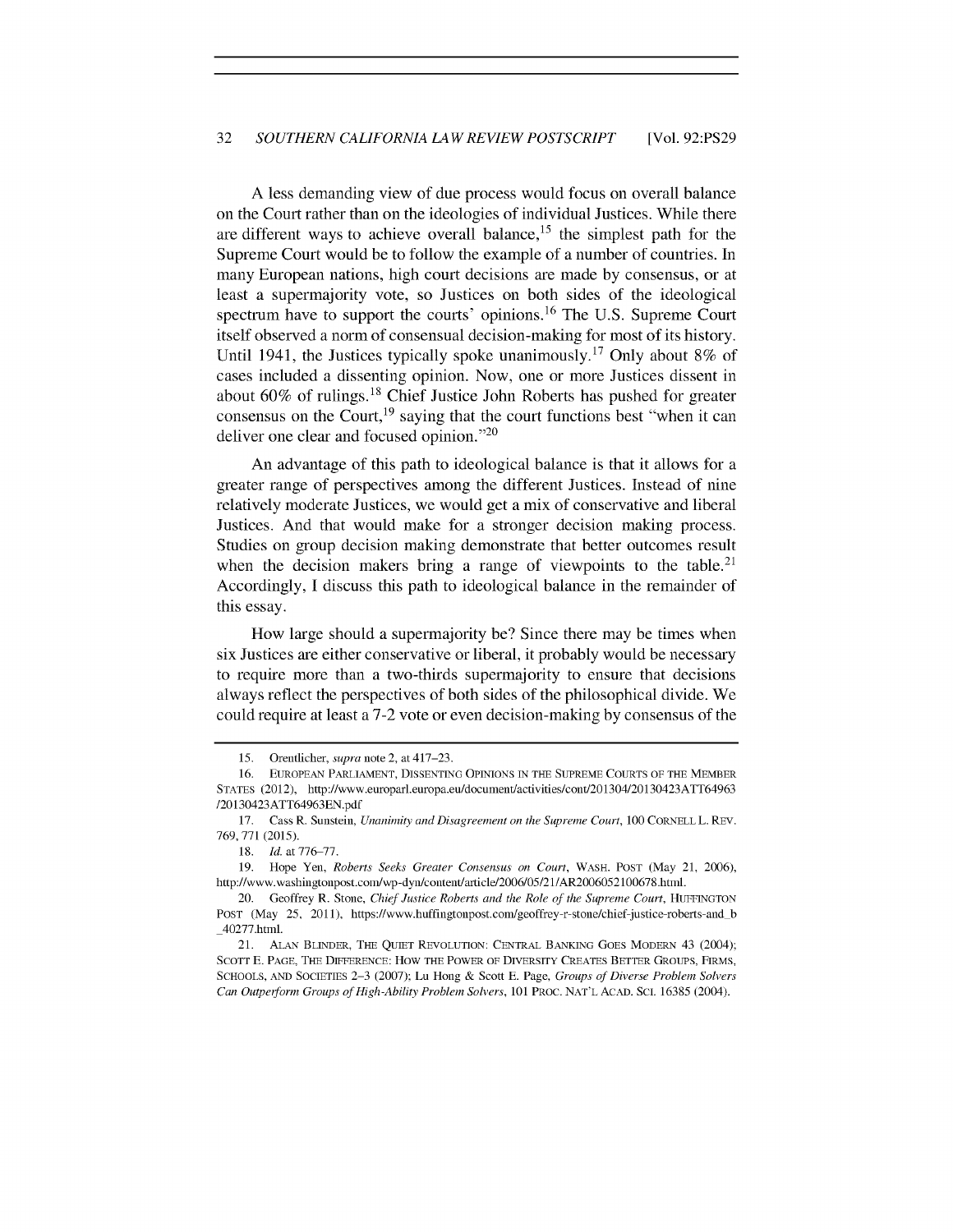entire Court.

#### **B. IDEOLOGICAL BIAS AND ORIGINAL INTENT**

What would the framers think about this? On one hand, they **did** not include in Article **III** of the Constitution a requirement for ideological balance on the Supreme Court. On the other hand, they **did** not reject ideological balance. Moreover, they recognized the need to amend the Constitution with a Bill of Rights that includes the Due Process Clause's guarantee of impartial courts.

The framers' intent is consistent with this essay's due process analysis. With ideological balance, the Supreme Court would be more faithful to the framers' design for our constitutional system. The Founding Fathers worried greatly about "factions" pursuing their self-interest to the detriment of the overall public good. Accordingly, the constitutional drafters devised a system that they thought would block factional control of the national government.<sup>22</sup> But the framers did not anticipate the extent to which political parties would form dominant factions that could gain command of government power. For example, the framers did not anticipate how partisan ties between presidents and members of Congress would limit the legislative branch's checking and balancing of the executive branch.<sup>23</sup> Similarly, the framers did not expect—nor did they want—a Supreme Court that would reflect the views of only one side of the ideological spectrum. Indeed, when Alexander Hamilton explained the Constitution's appointment provisions in The Federalist Papers, he emphasized the need to avoid nominations that reflect partiality instead of the overall public interest.  $24$ 

The Due Process Clause and original intent both support ideological balance on the Supreme Court. As discussed in the next section, Supreme Court precedent is consistent with such a requirement.

#### **C. IDEOLOGICAL BIAS AND SUPREME COURT PRECEDENT**

In previous cases, the Supreme Court has observed that constitutional concerns are not raised when a judge favors one or another ideological view.<sup>25</sup> Anyone with the appropriate training and experience for the judiciary will have opinions on important legal issues. According to the Court, due

<sup>22.</sup> **GEOFFREY R. STONE ET AL., CONSTITUTIONAL LAW 18-21** (7th ed. **2013).**

**<sup>23.</sup>** Daryl **J.** Levinson **&** Richard H. Pildes, **Separation** of Parties, Not Powers, *119* **HARV.** L. **REV. 2311, 2313,** 2323-24 **(2006).**

<sup>24.</sup> **THE FEDERALIST** No. **76** (Alexander Hamilton).

<sup>25.</sup> The Court's opinion in Republican Party of Minnesota v. White, 536 U.S. 765 (2002), provides a nice summary of the Court's discussions of the topic.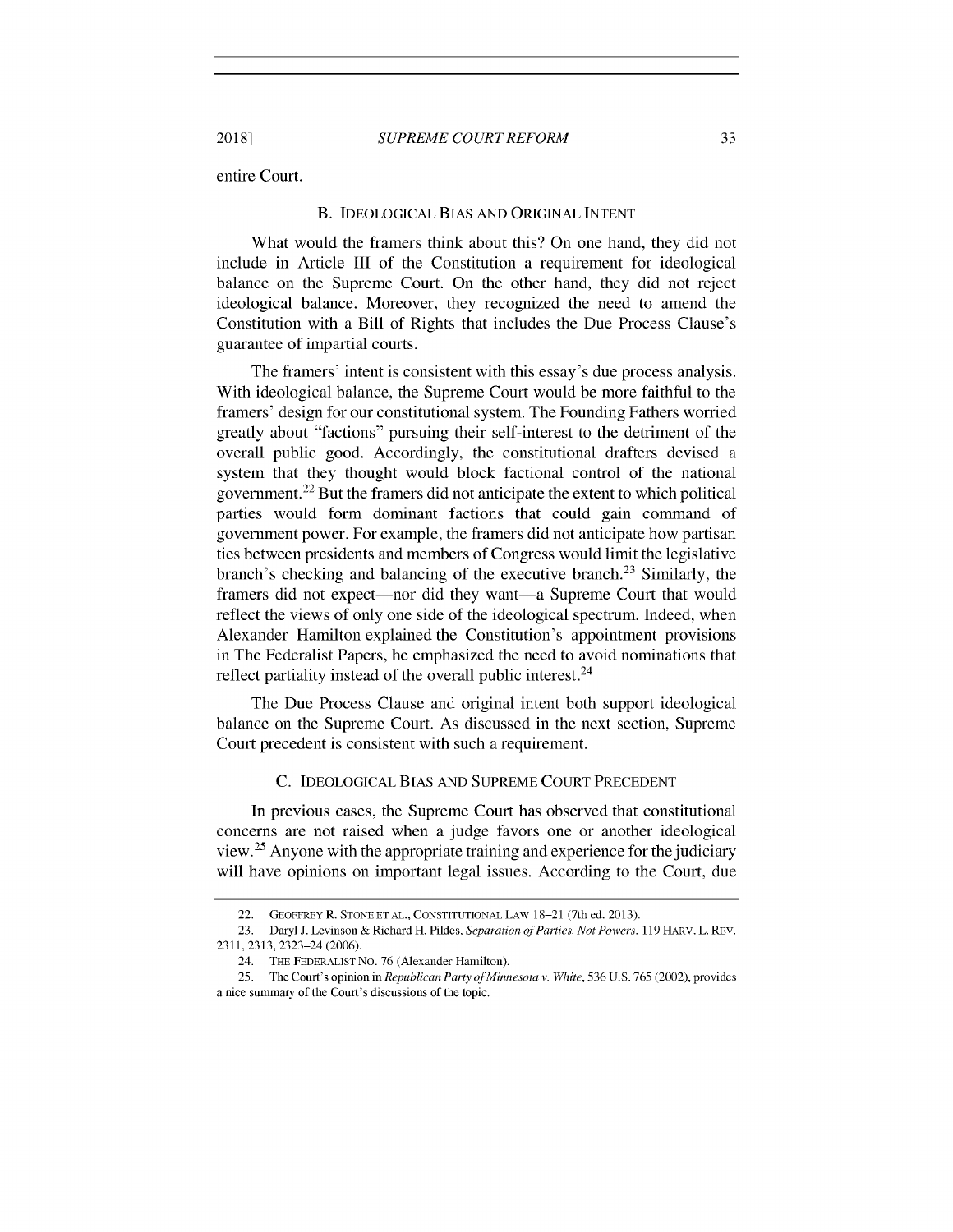process prohibits judicial bias against a party to a proceeding, not bias against a legal view that the party might advocate.<sup>26</sup>

But there are important reasons to distinguish Court discussions of the issue. First, these discussions were dicta. The question whether it is impermissible for an appellate court to have an overall ideological bias has not been decided **by** the Court. Rather, it has come up in cases addressing other issues of judicial neutrality. In *Republican Party ofMinnesota v. White,* for example, the issue before the Court was whether a state could prohibit judicial candidates from announcing their positions on issues that might come before them if elected.<sup>27</sup> In another case, *Tumey v. Ohio*, the issue before the Court was whether judges could have a financial stake in the outcome of their decisions.<sup>28</sup>

Second, the Court's reasoning is consistent with a due process argument against a Court that has an overall ideological bias. In *Republican Party of Minnesota,* the Justices discussed the kinds of personal biases that should disqualify a judge, and the Court wrote that a judge's ideological bias is not disqualifying in the way that a personal financial bias is disqualifying. It took that view in *Republican Party ofMinnesota* and earlier cases because anyone who has the experience and training that would be desirable in a judge will inevitably develop an ideological bias.<sup>29</sup> But the fact that we must accept individual judges with ideological leanings does not prevent us from ensuring an overall ideological balance on the Court. Under a fair reading of the Constitution, litigants ought to be able to ensure that their cases are decided in an ideologically-balanced way.

In addition, it is difficult to identify a good reason for permitting the Court to function with a majority on one side or the other of the ideological spectrum. While we can point to the principle of majority rule to justify partisan control in the executive or legislative branches, popular majorities do not deserve special recognition in a judicial branch that should be guided **by** legal principle rather than prevailing sentiment.

**<sup>26.</sup>** *Id.* at **777-78.**

**<sup>27.</sup>** *Id.* at **768.** The Court held that the prohibition violated the First Amendment. *Id.* at **788.**

**<sup>28.</sup>** Tumey v. Ohio, **273 U.S. 510,** 514-15 **(1927).** The Court **held** that the judges' financial interests violated due process. *Id* at 534.

<sup>29.</sup> Republican Party of Minnesota, 536 U.S. at 777-78.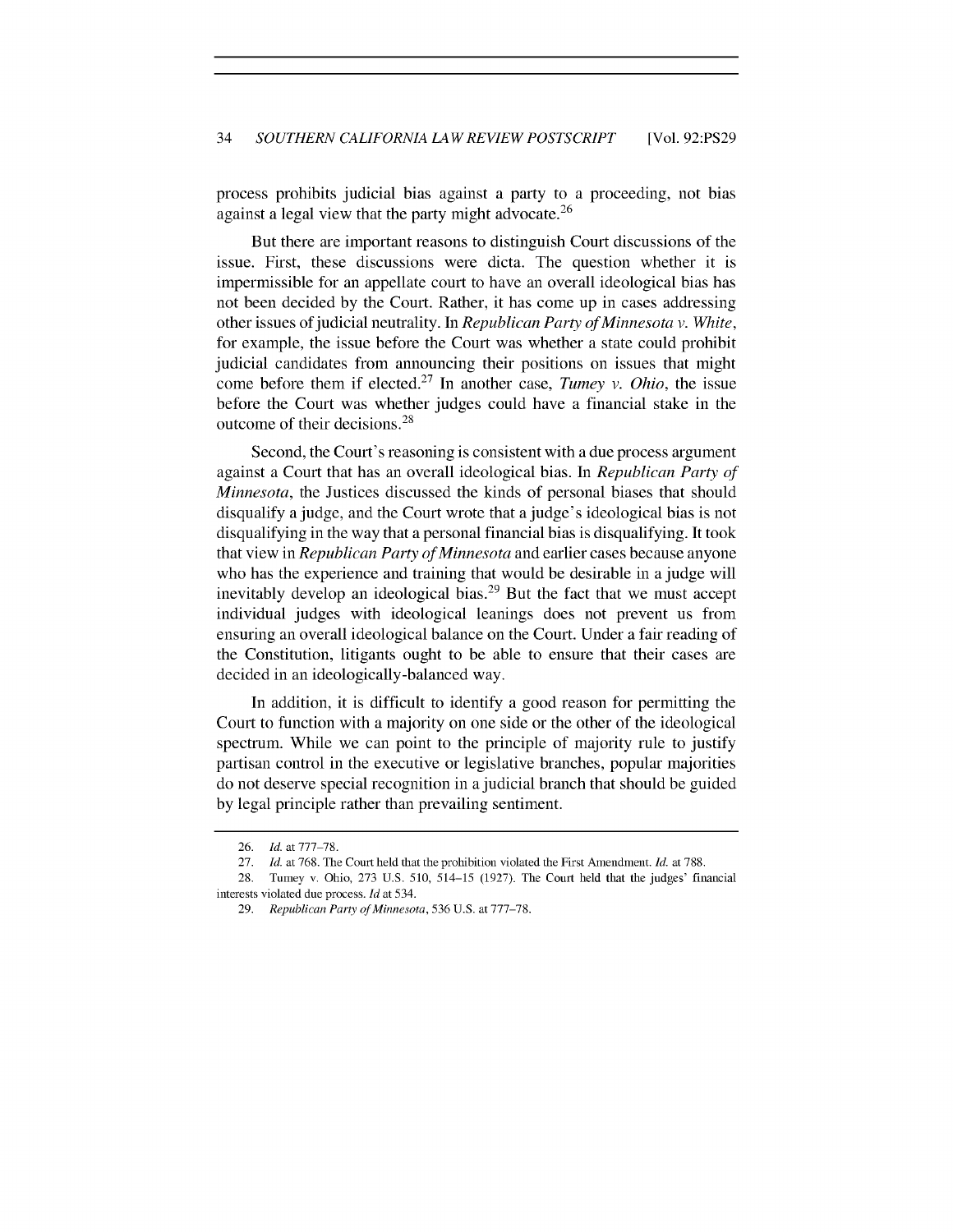#### **D. POTENTIAL CONCERNS** WITH **A REQUIREMENT** OF **IDEOLOGICAL BALANCE**

In general, concerns about cost, efficiency, and fairness have limited policies to address judicial bias.<sup>30</sup> For example, one solution to judicial bias is recusal of the biased judge. But if reasons for recusal are not strictly limited, litigants might clog the courts with baseless recusal motions,  $31$  and lawyers might exploit the rules to game the system in favor of their clients.<sup>32</sup> Supreme Court Justices also have resisted strict recusal rules on the ground that there is no one who can step in for the disqualified Justice. <sup>33</sup>**A** supermajority requirement avoids the problems raised **by** judicial disqualification. It addresses bias not **by** removing partial Justices, but **by** counterbalancing their partialities.

Still, one might worry that a supermajority requirement would lead the Court to deadlock with some frequency and leave too many issues to be decided **by** the lower courts. However, a few considerations indicate that it is unlikely to do so. First, the Justices would have a strong incentive to find common ground. Supreme Court Justices want to leave their imprint on the law-after spending years, if not decades, maneuvering for a Court appointment and having reached the pinnacle of the judiciary, they would be driven **by** their desire to leave an important judicial legacy. **If** the Justices spent their years on the Court bogged down in gridlock, they would not be able to issue key decisions that would allow them to make a difference in resolving critical legal questions. Accordingly, they would come to accommodations that would allow them to issue important decisions.

Empirical evidence supports this prediction. High courts operate successfully under a supermajority requirement in other countries. In addition, the **U.S.** Supreme Court has effectively operated under a supermajority requirement from time to time. On a number of occasions, the Court has heard cases with only eight members and therefore has needed a **62.5%** supermajority **(5/8)** to reach a decision. Sometimes this happens when a seat is temporarily unfilled; other times when Justices take ill or have to recuse themselves.<sup>34</sup> In a study of the 1,319 cases in which a tie could have

**<sup>30.</sup>** *Geyh,* supra note **7,** at 514-15.

**<sup>31.</sup>** Caperton v. **A.T.** Massey Coal Co., *556* **U.S. 868, 890-91, 899-900 (2009)** (Roberts **C.J.,** dissenting).

**<sup>32.</sup>** *Id.* at **903** (Scalia, **J.,** dissenting).

**<sup>33.</sup>** Gabriel Serbulea, Due Process and Judicial Disqualification: *The Need for Reform,* **38 PEPP.** L. REv. **1109, 1136-38 (2011).**

<sup>34.</sup> There also have been periods when the Court had an even number of Justices. For most of the period between **1789** and **1807,** the Court had six members. *Why Does the Supreme Court Have Nine Justices?,* **CONST. DAILY** (July **6, 2018),** https://constitutioncenter.org/blog/why-does-the-supreme-court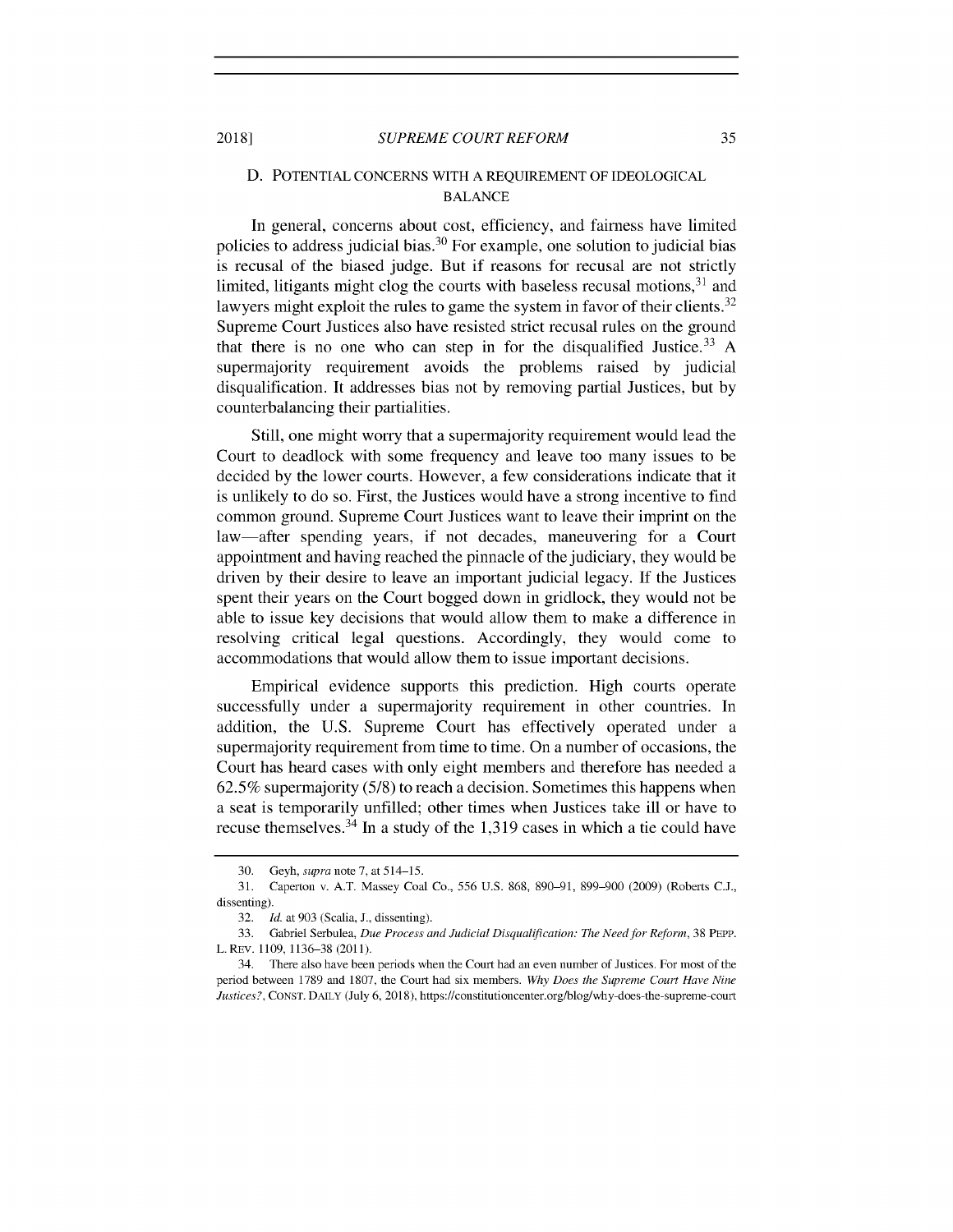occurred between the 1946 and **2003** terms of the Court, researchers found that a tie vote occurred less than  $6\%$  of the time.<sup>35</sup> And, of course, a number of landmark decisions have been decided **by** a supermajority vote. **A 9-0** Court issued its opinion in *Brown v. Board of Education,<sup>36</sup>*a **7-2** Court issued its opinion in *Roe v. Wade,<sup>37</sup>*and a 4-0 Court issued its opinion in *Marbury* v. *Madison.<sup>38</sup>*

The experience with juries also suggests that supermajority courts would reach decisions regularly. Criminal court juries typically have twelve members, and they usually have to reach unanimous decisions. Hung juries occur, but not very often.<sup>39</sup> Moreover, juries reach their unanimous decisions in a setting that allows for less compromise than does a decision **by** the Supreme Court. A criminal jury must acquit or convict.<sup>40</sup> The example of juries is important for a second reason. **I** have argued that to be impartial, the Court should issue decisions that reflect the views of Justices from both sides of the ideological spectrum.<sup>41</sup> Similarly, in defining the meaning of an impartial jury, the Supreme Court has required that jurors be drawn from a fair cross-section of the community.<sup>42</sup>

Game theory provides further reason to believe that the Court would find middle ground regularly under a supermajority requirement. Game theory can identify the kinds of relationships that are likely to encourage cooperative rather than oppositional strategies.<sup>43</sup> The Supreme Court includes important elements of cooperative relationships. For example, when individuals have an ongoing relationship with frequent and repeated interactions, as with members of the Court, they are much more likely to

<sup>-</sup>have-nine-justices.

**<sup>35.</sup>** Ryan Black **&** Lee Epstein, *Recusals and the "Problem" of an Equally Divided Supreme* Court, **7 J. APP. PRACT. &** PROC. **75, 85-86 (2005).**

**<sup>36.</sup>** Brown v. Bd. of Educ., 347 **U.S.** 483 (1954).

**<sup>37.</sup>** Roe v. Wade, 410 **U.S. 113 (1973).**

**<sup>38.</sup>** Marbury v. Madison, **5 U.S. 137 (1803).** The *Marbury* Court had six Justices, but two did not take part because of illness.

**<sup>39.</sup>** Studies suggest an average hung jury rate of around **6%** nationwide. **PAULA** L. **HANNAFORD-AGOR ET AL., ARE HUNG JURIES A** PROBLEM?: EXECUTIVE SUMMARY 2 (2002), https://www.ncjrs.gov /pdffilesl/nij/grants/199372.pdf.

<sup>40.</sup> In some cases, juries can compromise if they have the option of convicting on a less serious charge.

<sup>41.</sup> *See supra* notes **9-21** and accompanying text.

<sup>42.</sup> Taylor v. Louisiana, 429 **U.S. 522, 526-27 (1975).**

<sup>43.</sup> **ROBERT AXELROD, THE EVOLUTION OF COOPERATION** 124-32 (1984); ITZHAK **GILBOA, RATIONAL CHOICE 100-01** (2010); Ming Zeng **&** Xiao-Ping Chen, *Achieving Cooperation in Multiparty Alliances: A Social Dilemma Approach to Partnership Management,* **28** ACAD. MGMT. REV. **587** *passim* **(2003).**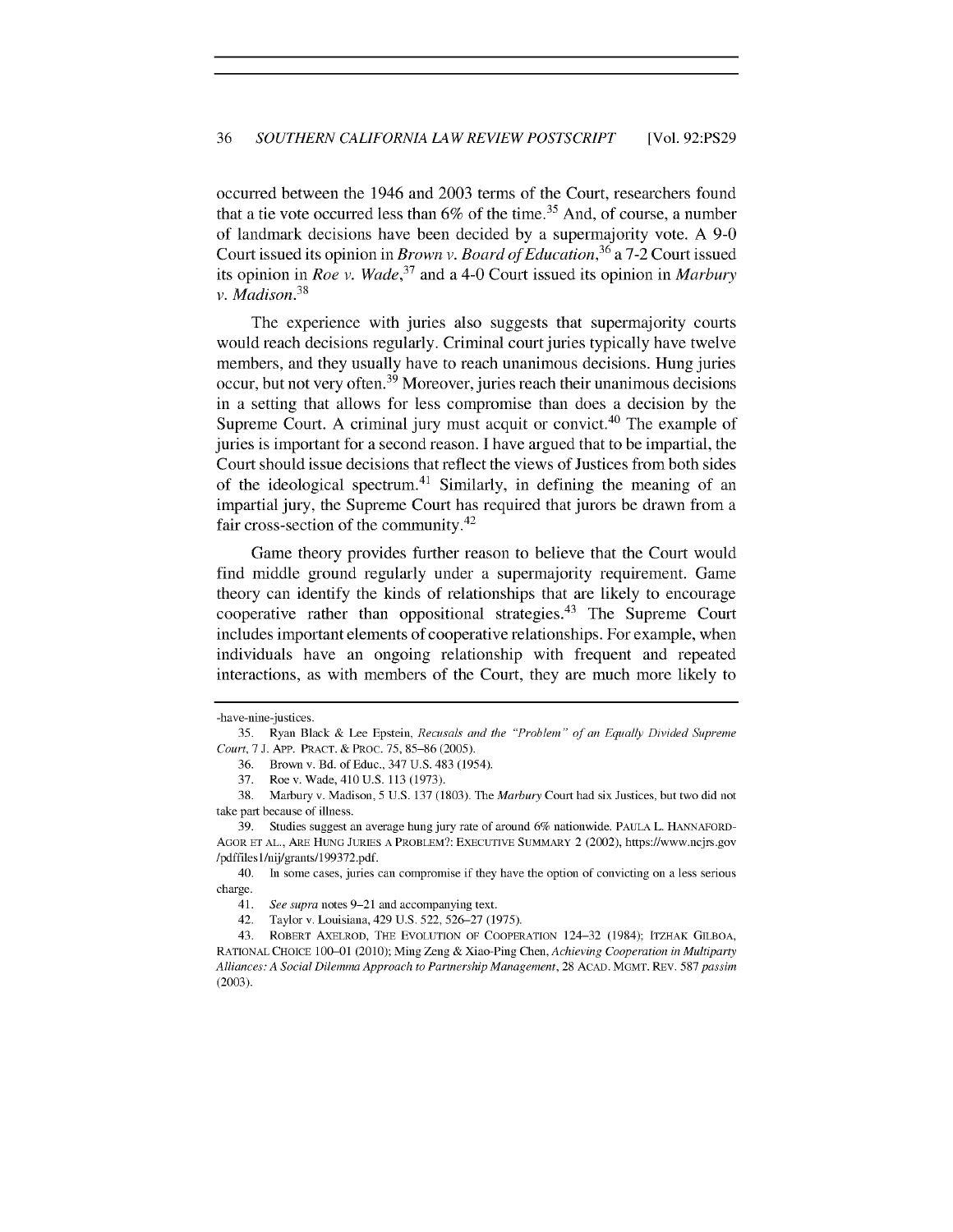#### *SUPREME COURT REFORM* **2018] 37**

choose cooperation with each other than when they have a one-shot relationship. Cooperation is also more likely in relationships with an indefinite time horizon, as with Justices who have lifetime appointments, than when there is a finite time horizon. Finally, cooperation is more common among individuals who come to their relationship with equal status and authority. That is true about Supreme Court Justices, except perhaps with Chief Justices. The extra authority of a Chief Justice may not be that important, but if it is, we could make the Chief's role a rotating position, as is the case with some state supreme courts.<sup>44</sup>

#### **CONCLUSION**

There is much dissatisfaction among Supreme Court observers with the Court and its appointment process. And as the Court's decisions and appointment process have become increasingly divisive, public approval of the Supreme Court has declined. **A** majority of Americans once expressed strong confidence in the court. According to a July **2018** Gallup poll, only **37%** do now.45 Reforming the Supreme Court would do much to restore public faith in the Court. And it also would bring the Court into conformity with the requirements of due process.

<sup>44.</sup> See, e.g., Supreme Court Judges, Mo. **CTS.** https://www.courts.mo.gov/page.jsp?id=133 (last visited Nov. **8, 2018)** ("[T]he chief justice typically is elected on a rotating basis **by** a vote of all seven Supreme Court judges to a two-year term."). Or consider a model from Switzerland. The members of the Swiss Federal Council rotate through the position of president so they remain true equals in the Swiss executive branch.

<sup>45.</sup> Megan Brenan, Confidence in *Supreme Court Modest, but Steady,* **GALLUP** (July 2, **2018),** https://news.gallup.com/poll/236408/confidence-supreme-court-modest-steady.aspx.